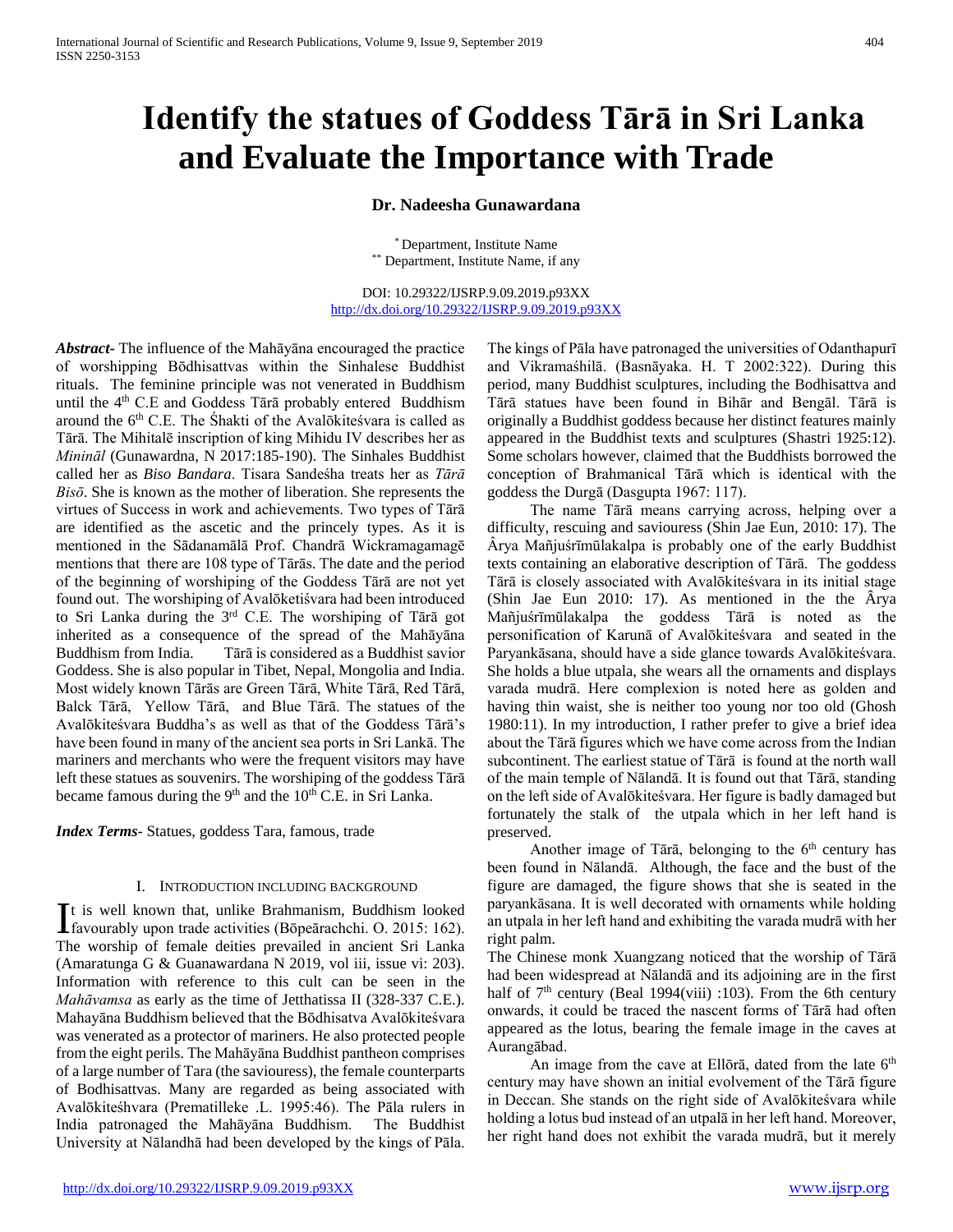shows the back of her right hand, whereas Avalōkiteśvara displays the varada mudrā. She was casted in the role of savior from the eight great perils shipwreck, conflagration, enraged elephant, brigand, pouncing lion, serpent, prison and demon which were initially associated with Avalōkiteśvara (Mitra 1957:20). The reliefs of Astamahābhya Tārā and Avalōkiteśvara had mainly been found in Deccan from the  $5<sup>th</sup>$  to the  $7<sup>th</sup>$  century. A life sized figure of Tārā, standing in a graceful posture on a double petal lotus, while holding the stalk of an utpala in her left hand and displaying the varada mudrā in her right hand are shown. The sculptures of the great perils and the eight small images of Tārā, seated in the mediation posture are depicted on either side of Tārā. From the 10<sup>th</sup> century onwards, the Astamahābhaya of Tārā often appeared in the seated posture. An image of the black stone from Sōmapāda in Deccan, dated back to the  $12<sup>th</sup>$  century, is preserved in the Bangladesh National Museum, depicting the Astamahābhaya of Tārā with a narration. A typical image of Tārā is illustrated in the central figure. She is seated in lalitāsana on a lotus pedestal, holding half opened utpalā in her left hand, while making the varada mudrā by her right hand.

Many artifacts have been found during the  $10<sup>th</sup>$  century in Magada, as well as in the  $11<sup>th</sup>$  and the  $12<sup>th</sup>$  centuries in Bengal. (Basnāyaka. H. T 2002:324). The compositions of these sculptural artifacts cannot be seen, Owing to the Muslim invasions of the areas of Bengal. Many of the Tārā statues, found in Sri Lanka were brought by the mariners and the merchants who frequently visited Sri Lanka from India.

#### II. LITERATURE REVIEW

 Most of the work, related to this area have been researched by Von Schroeder. Specially, he has focused his attention on the Buddhist sculptures of Sri Lanka. The books of *Buddhist Sculptures of Sri Lanka* (1990), *The Golden age of sculpture in Sri Lanka* (1991) remain the best contribution ever made in this field of studies. O. Bopearachchi. Specially, has focused his attention on the international trade and the trade between South India and Sri Lanka. His *"Sri Lanka and Maritime Trade Bodhisattva Avalokiteśvara as the protector of mariners"* (2015) provided us with basic knowledge. Chandra Wickramagamage's *Sculpture*, vol. iv, (1990) and Shin Eun Jae's *Transformation of the Goddess Tara with special reference to the iconographical features* (2009- 2010) have been used. The Travels of Fah-Hien (400 C.E. and 518 C.E.) translated by Samuel Beal (1993) have been used in this study. Furthermore, Nandasena Mudiyanse's "*Mahayana monuments in Ceylon* (1967), Ananda Coomaraswamy's "*Memoirs of the Colombo Museum"*, (1014) and Nandana Chutiwong's The *iconography of Avalokiteśvara in Mainland south East Asia* (1942) have also been used. Other literary sources, taken in to account have been mentioned under the list of references.

#### III. OBJECTIVE OF THE RESEARCH

 The objective of this research is to identify the relationship of Goddess Tārā with the sea trade. The most of statues of Goddess Tārā have been found either from the sea ports or closer to the coastal areas. The earliest Buddha images and some portable marble reliefs, found in Sri Lanka, depicting various Buddhist hems, were originally executed in Amarāvati – Nāgarjunakonda and were brought down to the island by pious traders or pilgrims as offerings (Bopearachchi. O. 2015: 163). The caves, the earliest dwellings of the Buddhist monks were offered by the mariners or traders. An inscription, written in the Grantha script, containing eleven lines, dated back to the 7<sup>th</sup> or 8<sup>th</sup> centuries, chiseled on a rock surface at Tiriyāya, 29 kilometers north of Trincomalēē, records an account of company of sea faring merchants named Trapassu and Bhalluka. The same Sanskrit inscription from Triyāya refers that the merchants who endowed a Mahāyāna Buddhist shrine dedicated it to the Bodhisattva Avalōkiteśvara and his consort Tārā. When the Department of Archaeology undertook an excavation at the site on  $6<sup>th</sup>$  April 1938, the statues of the Buddha, 11 of Bodhisattvas, three of Tārās and a casker stupa, containing four dhāni Buddhas on the circumference were found, buried under a paving stone of the ruined meditation hall (Bopearachchi. O. 2015: 163). The fact of Tiriyāya's location, the right bank of the Yān oya, one of the main openings to the sea routes of the east, suggests that it may have accumulated souvenirs of mariners and merchants who were frequent visitors to the Buddhist shrine (Bōpeārachchi. O. 2015: 164).

## IV. DESCRIPTION OF THE RESEARCH, CARRIED OUT INCLUDING THE METHODOLOGY:

 The field survey and the literature review have been selected as the methodology of this research. The following historical sites located in Sri Lanka were visited.

- 1. Port of Männār in the Männār district
- 2. Tiriyāya in the Trincomalēē district
- 3. Vijayārāmaya in the Anurādhapura district
- 4. Abhayagirya in the Anurādhapura district
- 5. Buduruwagala in the Hambantota district
- 6. The Yatāla museum in the Hambantota district
- 7. The Manābharana Rajamahā Vihāraya in the Ampāra district
- 8. The Colombo museum

#### V. RESULT OBTAINED

**The Statue of Tārā, found at the Mānābhrana Rajamahā Vihāra**



 This statue was found by professor Raj Somadēva, during the excavation of the Mānābhrana Rajamahā Vihāra at the Uva province in 2012. This has been found near the stone of mahāmēru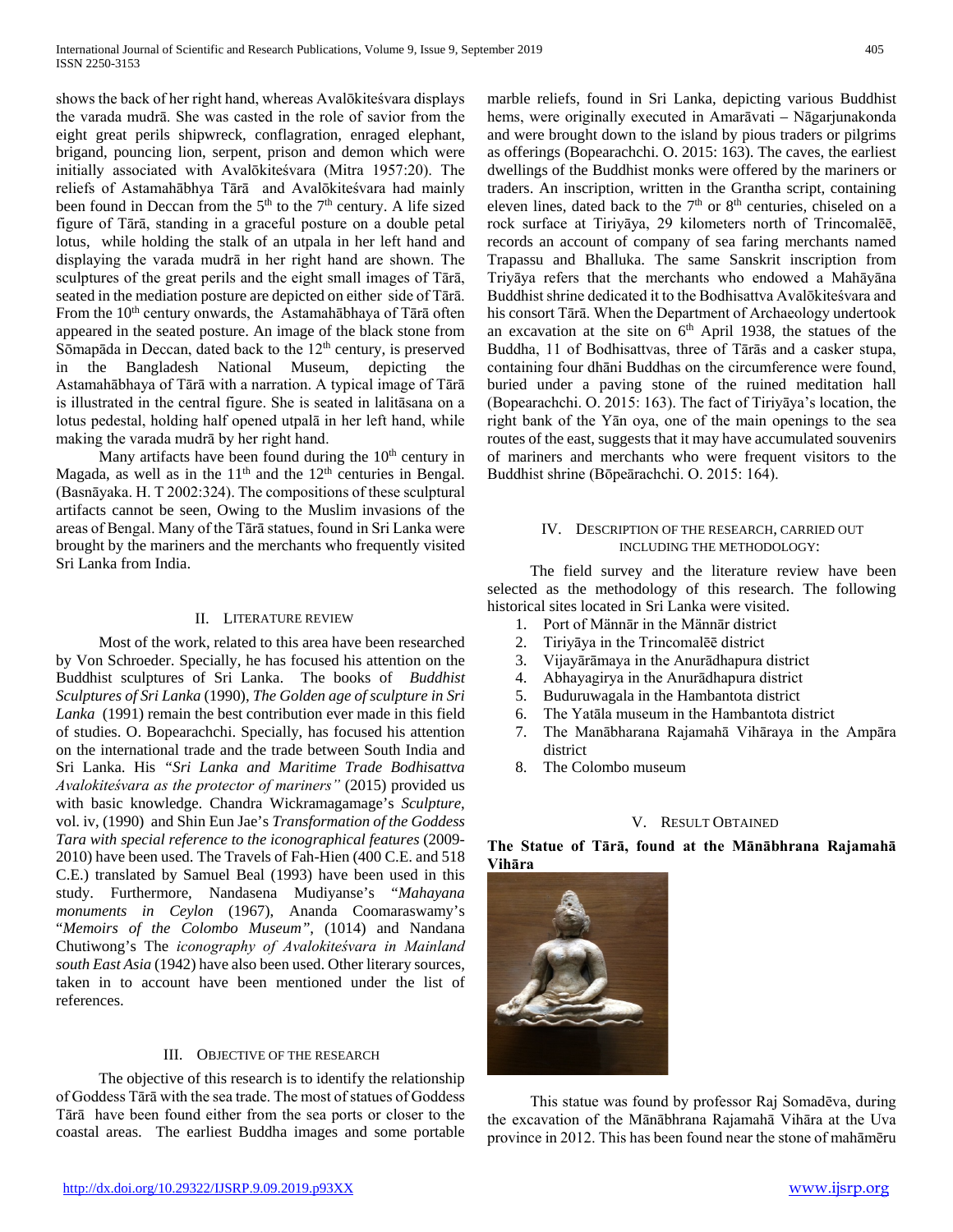of the stūpa. Unfortunately, when the relief was found it had been broken into four pieces. According to the excavation reports the statue had been made of the stone of Kadappā. The right leg of the statue has been damaged during the excavations. This is an unpublished relief. The small hall in the śhirśhamakṭa can be identified. A considerable degree of due attention is deserved to be paid on this particular relief. The height of the statue is 11cm, width in between shoulders 5cm and width in between kneels is 10 cm. This goddess, wearing her hair in the ascetic style Jatāmakūta. She was venerated as the consort of Avalōkiteśhvara. The god Avalōketiśhvara usually wears his hair in the same manner.

#### VI. THE STATUE OF TĀRĀ AT THE BRITISH MUSEUM

 This is a glided bronze statue, belonging to the eight century C.E. The right hand of the statue depicts the Varada mudrā. It represents the gesture of charity or gift giving. A lotus had been on her left hand. This statue was found on the East coast of Sri Lanka between Batticalo and Trincomalēē near the coastal area. The image is solid cast and would once held semi-precious stone or crystal inlaid eyes. The niche in the head dress would have contained a figure of a Dhayāni Buddha. They symbolize that the Mahāyāna Buddhism was prevalent. Some scholars have misunderstood this statue, to be the statue of goddess Pattini. This reflects the beauty of a woman. This statue goes back to the  $10<sup>th</sup>$ C.E. It is said that Sir Robert Brownrigg has donated this statue to the British Museum by the year 1830 (R. Arangala& S. Lakdusinghe: 2012: 88). Mr. Chinthaka C. Gunadāsa says in his paper article called *Patthini Amma* that this statue has been donated by wife of the Sir Robert Brownrigg to the British museum, having been kept it for a decate. (1820-1830). He further mentions that this statue is the  $10<sup>th</sup>$  valued among the other exhibits in the British museum. This has been insured for 5.1 million US dollars while the statue was taken to the exhibition, organized by the UNISCO at the Common Wealth Countries. The statue is exhibited at the British museum near the Rascal square today, at the entrance of the museum. There are three seated statues; one standing statue of the goddess Tārā at the collection of the Hiu Nevil in the British Museum (R. Arangala& S. Lakdusinghe: 2012: 88) The height is 1½m.

#### VII. THE STATUE OF SEATED TĀRĀ AT THE COLOMBO **MUSEUM**

 This statue was found from Talampitiya in the Kurunägala District, and dated back to the  $9<sup>th</sup>$  and the  $10<sup>th</sup>$  century. This is solid cast and the silver alloyed.



 This goddess, wearing her hair in Jatāmakūta, the ascetic style. Avalōketiśhvara usually wears his hair in the same manner. The niche in the head dress would have contained a figure of a Dhayani Buddha. The height of this statue is 20 cm. The goddess is depicted seated in vĭrāsana and displaying the appearance of mediation (dhyanamudrā or Samdhi). The meditative posture, though quite uncommon in the iconography of the female deities of the Mahāyāna pantheon is not altogether unknown. The eyes are shown half closed indicative of mediation, but the facial expression is quite severe and detached. The statue Endowed as it were with all the traditional attributes of the feminine beauty, the figure seems to be elevated far beyond the sphere of sensuality, by virtue of the expert display of deep concentration and immitigable spiritual equilibrium (Prematilleka L. edited 1995:1).

#### VIII. THE STATUE OF SEATED TĀRĀ AT COLOMBO MUSEUM



 This statue was found near the light house at Männār in 1957 and this goes back to the  $10<sup>th</sup>$  century. This is also solid cast and the silver alloyed. The goddess is depicted, seated in vĭrāsana, holding an object which has been constantly described as a snake (Mudiyanse 1967: 56-57; Dohanian 1977: 67-68; Von schroeder 1990; pl 74A). Her body together with the head is flexed to the proper left, but the face looking up at the opposite direction. This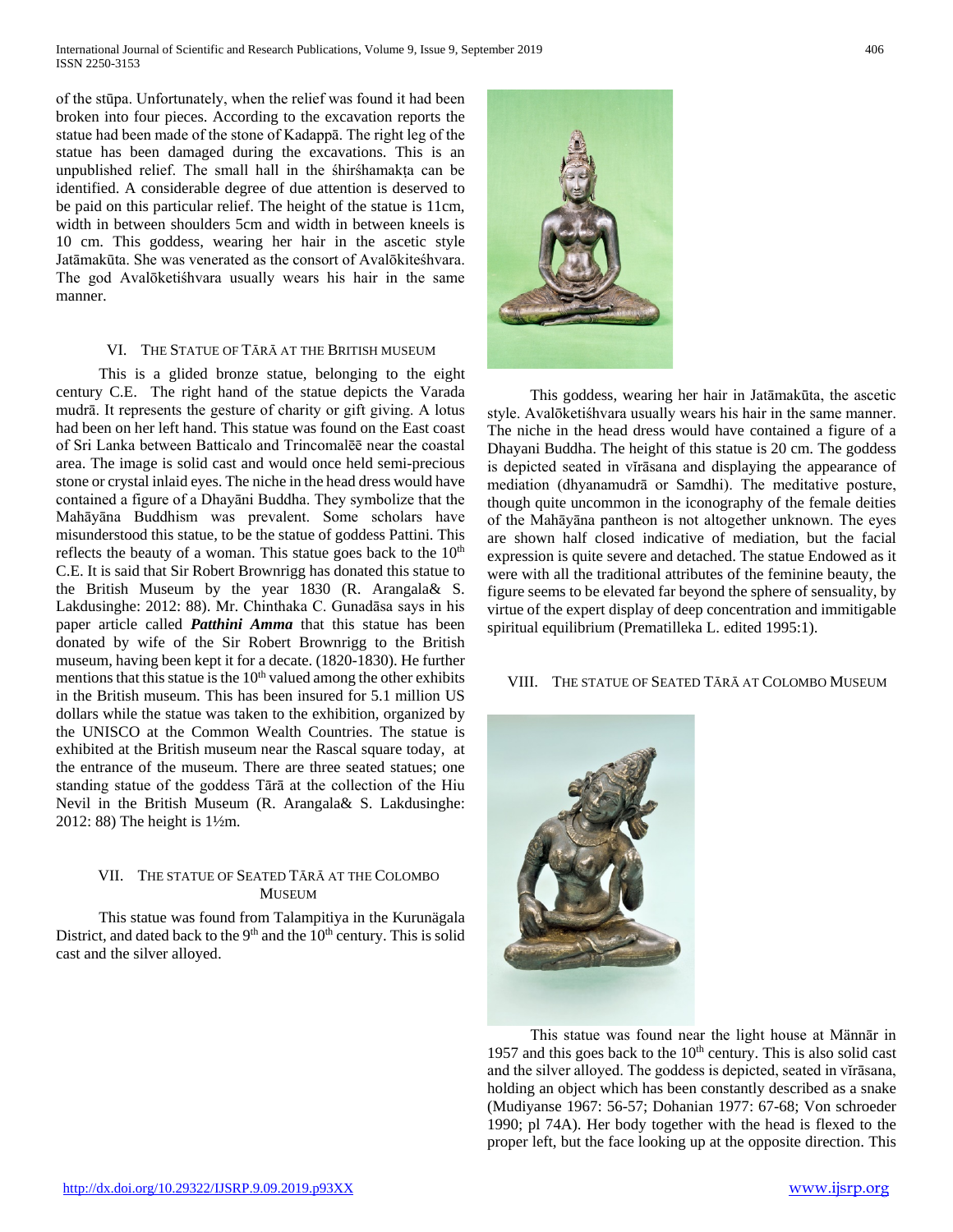unusual stance, and the manner in which the attribute is being held, are typical of one particular group of Buddhist goddesses known Pūjā Tārās (the goddesses of offerings) who play a minor role as the attendants of the Buddhas and Bodhisattvas in a mystic circle, described as Vajradhatumandala (see Bosch 1961: 111-133: Klimburg –Salter 1982; 70-77; Chutiwongs 1990: 27-29).

 The image displays the overwhelming stylistic influences from the medieval Northeast India, the stronghold of the Mahāyana Buddhist culture. Nevertheless, the North Indian type of crown, distinctive by the conspicuous knots of lappets seen behind the ears, has been locally modified by the application of a ribbed base and a gathering of pleats at the back. The earrings, too appear to have the form of Makara heads, much favoured in Sri Lanka and south India. The height of this statue is 5.4cm. The decorative motifs on the armlets look quite similar to those seen on the Manjushri image from Tiriyāya. Professor Dohaniyan while pointing out the style as one similar to those found in Bihār and Bengal during the Pāla period says that Sri Lanka may have received it from Magadha and the period may be the 10<sup>th</sup> century A.D. (Wickramagamage .C 1990, 73)

#### IX. THE STATUE OF TĀRĀ AT BUDURUWAGALA

 The figure in half relief to the right of the Buddha image on the rock surface at Buduruwagala is the largest figure of Tārā available in Sri Lanka. This is nearly 40 feet in height. Professor Paranavitāna assigns this to the  $6<sup>th</sup>$  century. (Wickramagamage .C 1990, 66). According to Dohaniyan this creation could not have been later than the  $9<sup>th</sup>$  century. This is thribanga (erect) standing image. The upper portion of the body is bare. A Dhoty is worn to cover the lower body. Dhoty falls up to the ankle. The head is covered by a turban. The slightly raised hand might be holding the flower of lotus. Facial expressions cannot be identified.



The right side of the statue of Tārā is the Avalōketiśhvara Buddha. Professor Parnavitāna had identified the figure to the right corner as that of Sudhana Kumāra (Wickramagamage .C 1990: 66). Demonstrating a yogi outlook, Tārā in Tribanga posture expresses the kataka mudrā with the half raised right hand**.**

#### X. THE TĀRĀ AT VIYAYĀRĀMAYA IN ANURĀDHAPURA

 Inside a Makara Torana at the Vijayārāma, two figures of a couple can be found. Professor Dohaniyan has identified the male figure as Avalōkiteśvara and the female as Tārā.

(Wickramagamage .C 1990, 66). He ascribes the sculpture to the 9<sup>th</sup> century. One couple is sculpted in a posture in sambanga, while the other sculptured in thribanga. The right hand of the male rests on the shoulder of Tārā. The upper portion of the body of Tārā is bare. A Dhoty is worn to cover the lower body with a belt, going round the waist. Dhoty falls up to the ankle.



*The Tārā at Viyayārāmaya in Anurādhapura*

 Professor Dohaniyan considers that this female figure to be that of Nīla Tārā. He believes that this belongs to the latter part of the 9<sup>th</sup> century. Tārā Dharanis or the Copper palates have been found from this site (Coomarsawarmy A.K. 1914:7)

## **The Tārā statues found at Tiriyāya**



*(Courtesy of Osmund Bopearachchi)*

 In the year 1983, when the Department of Archaeology under took an excavation at Tiriyaya, several Avalōkiteśvara Buddhā's and Tārā's statues were discovered. The fact is that Tiriyāya, been situated on the right bank of the Yān Oya, one of the main openings to the sea routes of the East, may have left souvenirs of mariners and merchants who were the frequent visitors to the Tiriyāya Buddhist shrine. This is a glided bronze statue. Varada mudrā is made with her right hand. This represents the charity or gift giving. Her left hand carried a lotus. The upper portion of the body is bare. A Dhoty is worn to cover the lower body. Dhoty falls up to the ankle. A belt can be seen going around the waist. The facial expressions cannot be identified.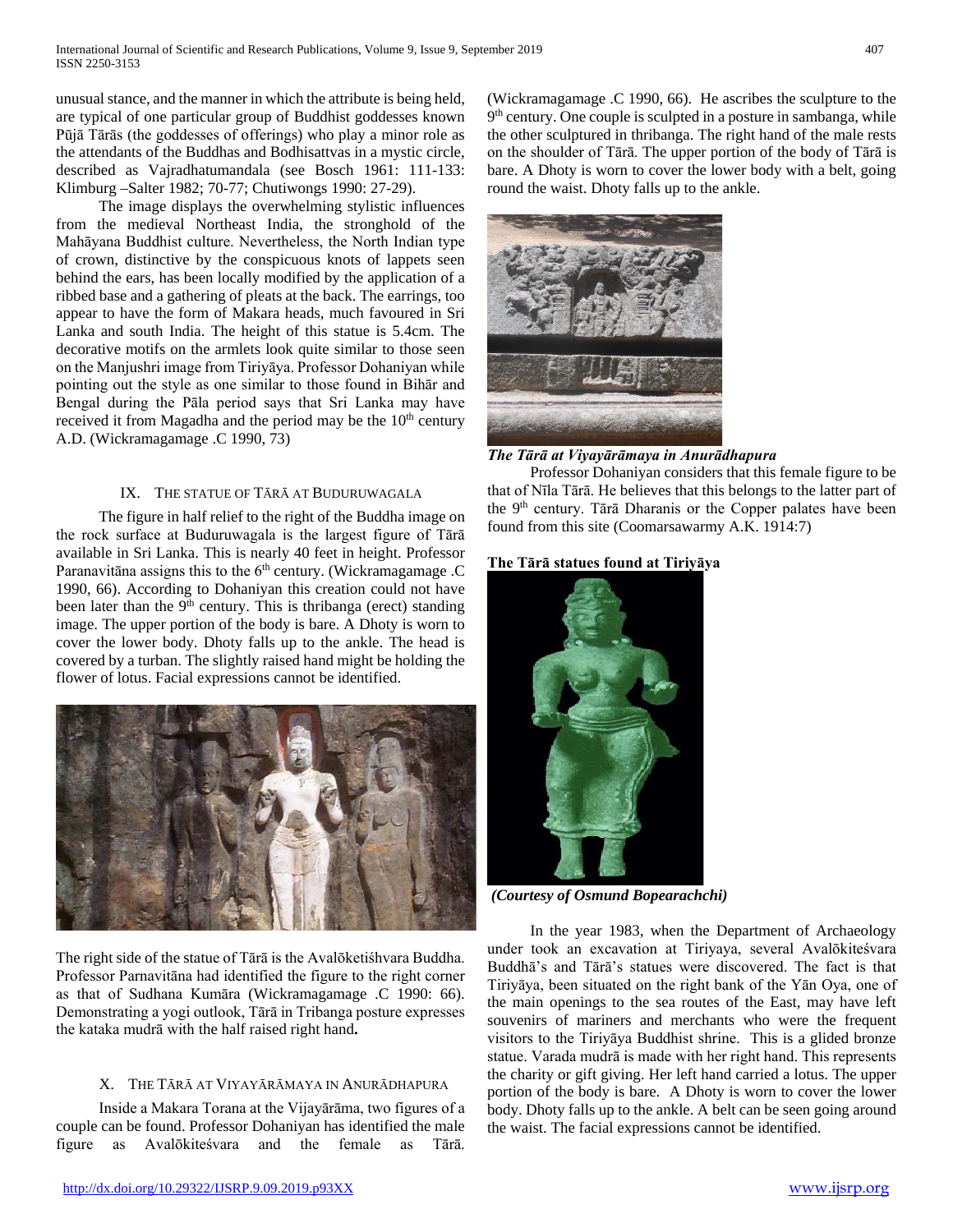

*(Courtesy of Osmund Bopearachchi)*

 This figure was also found at the above mentioned excavations in 1938 at Tiriyāya. The distinguished feature in this statue was Varada mudrā being depicted not from the right hand but from the left. Her right hand is raised and might have held a lotus which cannot properly be identified. A dhoty which is relatively shorted is worn to cover the lower part of the body. A neckless is also available.

#### XI. THE TĀRĀ STATUES AT THE ABHAYAGIRIYA MUSEUM

 At present three statues of Tārās are available at the Abhayagriya museum, and out of which two of them depict the standing posture, while the other, depicting the sitting posture,

lotus. Abhaya mudrā is illustrated with the left hand of the statue. A crown the North Indian style visible. The height of the statue is 145mm, Width of the shoulders 40mm and the size of the waist is 12mm. The upper portion of the body is bare. A Dhoty is worn to cover the lower body. Dhoty falls up to the ankle. A belt can be seen, running around the waist. The facial expressions cannot be identified.

#### XII. THE SEATED STATUE OF TĀRĀ AT ABHAYAGIRIYA



 This statue was found at the excavation of the Dīgapāśhāna area at Abhayagiriya. The goddess is depicted, seated in vīrāsana and displaying the posture of meditation (dhyana mudrā or Samādhi). The meditative posture, though quite uncommon in the iconography of the female deities of the Mahāyana pantheon is not altogether unknown. A Dhoty is worn to cover the lower body with a belt round the waist. Dhoty falls up to the ankle. The head of the state has not yet been found. The height is 50mm and the width of the knees is 58 mm. This sculpture is a princely type Tara statue and from the iconographic feature it is much more similar to the Tārā statue, found at the Mānābharana Rajamaha Vihāra.

XIII. THE THRIBANGA TĀRĀ STATUE AT ABHAYAGIRIYA



 This statue was found near a foundation while excavating a Padānagara to the North Eastern side of the Ruwanwälisäya (site no 08). The two hands are raised, while the right hand carrying a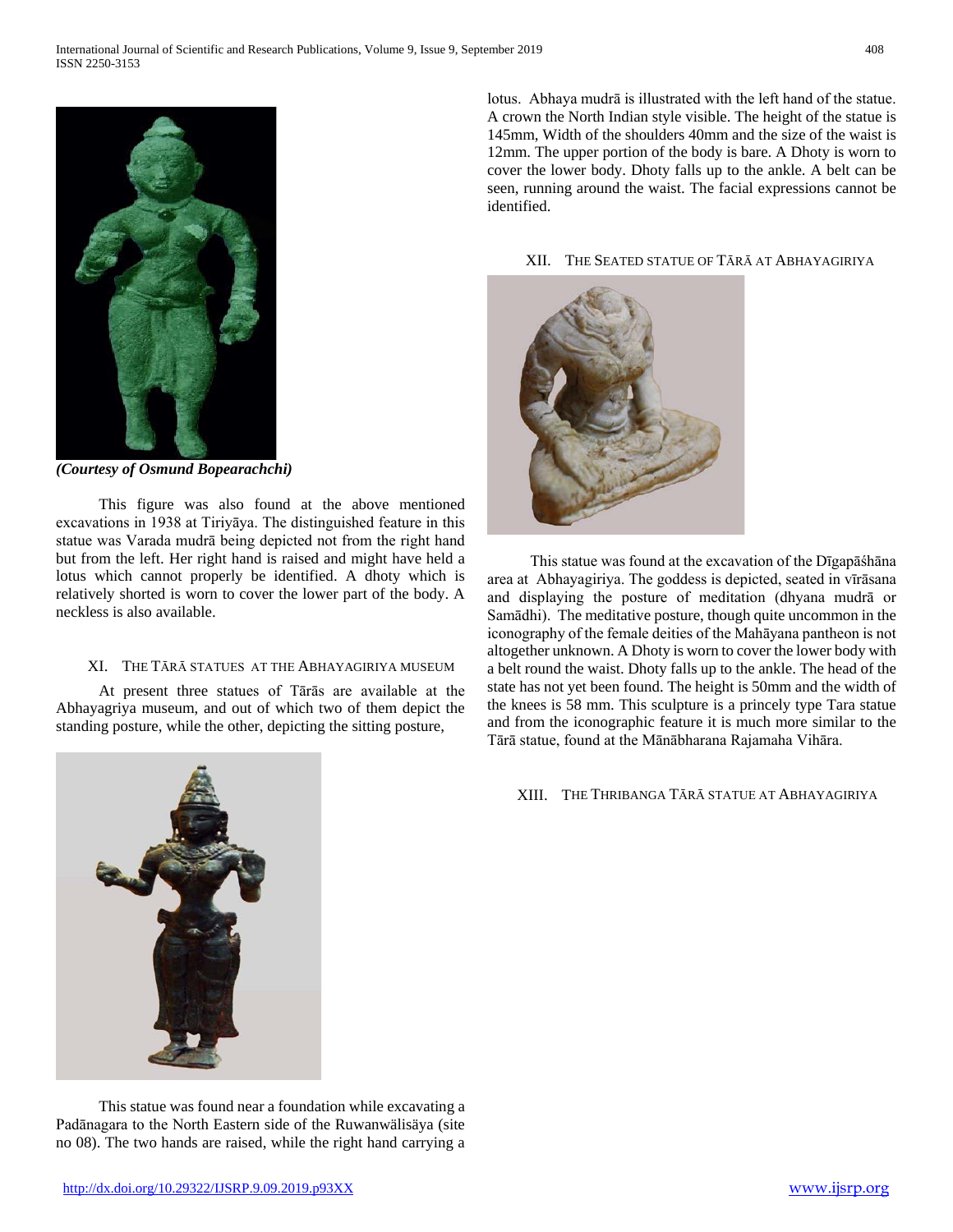

*(Courtesy of Osmund Bopearachchi)*

 The statue holds the stalk of an utpalā in its left hand and displaying the varada Mudrā in the right hand. This goddess, wearing her hair in the ascetic style of Jatāmakūta. The Avalōketiśhvara usually wears his hair in the same manner. The niche in the head dress would have contained a figure of a Dhayani Buddhā. The height is 186mm, width of the shoulders is 48mm, width of the waist is 18 mm. The upper portion of the body is bare. A Dhoty is worn to cover the lower body. Dhoty falls up to the ankle. A belt can be seen going around the waist. The facial expressions cannot be identified.

 This Statue is much more similar with that of the same in the London museum. As Ârya Mañjuśrīmūlakalpa mentions, goddess Tārā holds a blue utpala. She wears all ornaments and displays varada mudrā. The statue carries a thin waist, while depicting neither too young nor too old appearance (Ghosh 1980:11).

# **XIV.** THE HEAD OF THE TĀRĀ STATUE AT THE YATĀLA MUSEUM



*(Courtesy of Osmund Bopearachchi)*

 This goddess, wearing her hair in the ascetic style of Jatāmakūta. Avalōketiśhvara usually wears his hair in the same manner. The figure of a Dhayani Buddha in the head dress cannot be identified. The lower part of the body has not yet been found.

# XV. THE HEAD OF THE TĀRĀ STATUE AT YATĀLA MUSEUM



*(Courtesy of Osmund Bopearachchi)*

 Although, this goddess, wearing a high hair, it cannot be clearly identified. The eyes are opened. The authenticity of the Statue of Tārā cannot be found out with these few iconographic features available. The figure of a Dhayani Buddha in the head dress cannot be identified. The lower part of the body has not yet been found.

#### XVI. CONCLUSIONS

 The great artistic activities of all spheres commenced by the Indian Emperor Asoka in the 3rd Century B.C., lay the foundation of the Indian art tradition that blossomed forth into a classical era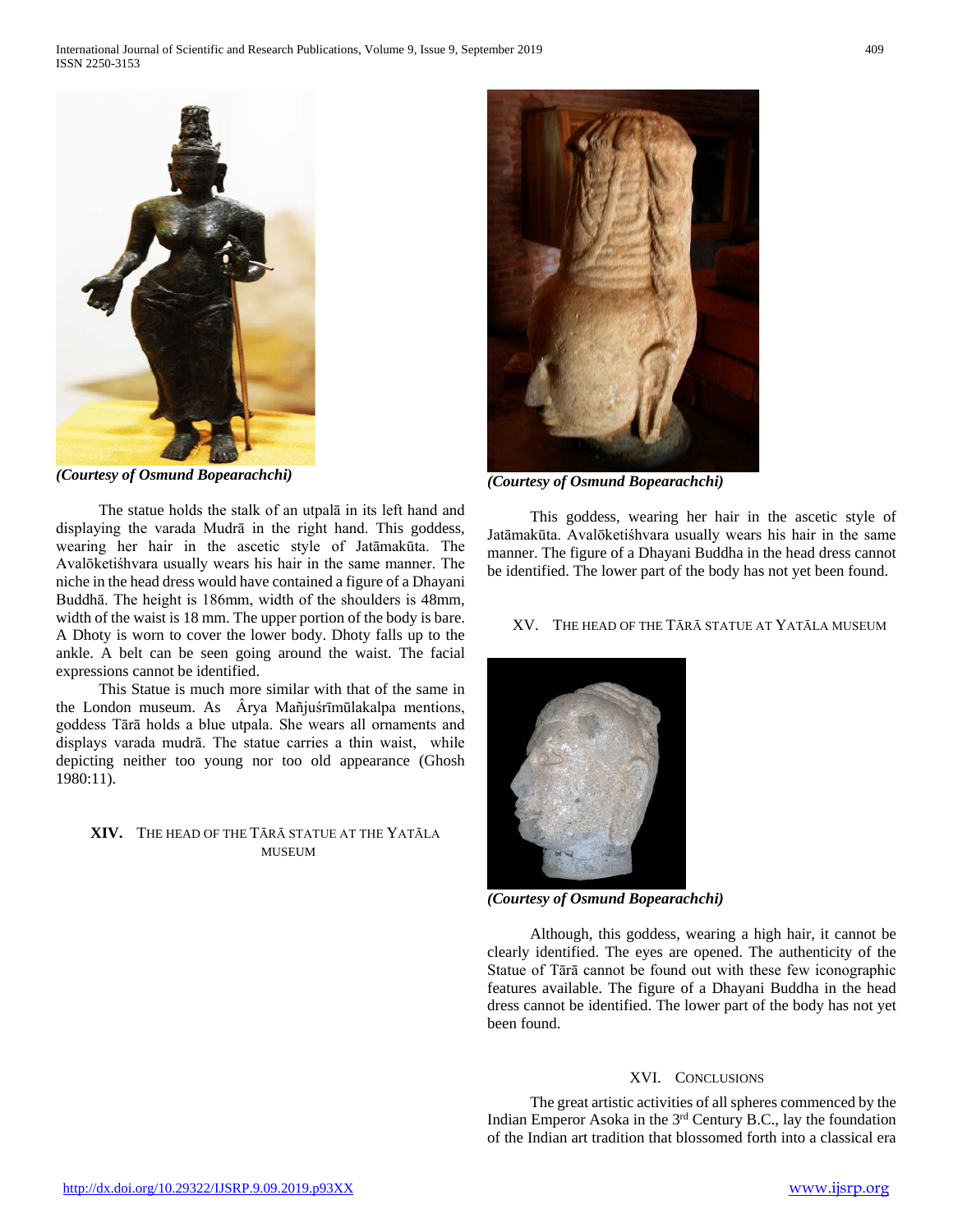during the Gupta Empire  $(4<sup>th</sup> - 6h$  century A.D) (Prematilleka L. 1995:1) It was only during the  $2<sup>nd</sup>$  century B.C. that the religious metal sculptures were first hear of (Prematilleka L. 1995:1). Some portable items could have been imported from India, but the archaeological remains indicate that there were workshops producing bronze and stone sculptures at Anurādhapura at that time (Chutiwongs N. & Prematilleke L 1995:4-5).

 There are fundamental disagreements in the interpretation of Buddha's teaching between the orthodox Theravada and the heterodox Mahāyāna schools. According to the Buddhist tradition, Tārā was born out of the tears of compassion of the Boudhisattva Avalōkiteśhvara. It is said that he wept as he looked upon the world of the suffering beings, and his tears formed a lake in which lotus sprung up, when the lotus opened, the goddess Tārā was revealed. Sri Lanka was the home of the Theravāda Buddhism, the evidences prove that by the 6<sup>th</sup> century, Mahāyāna had gained a decisive victory over the orthodox tendencies of the Theravāda Buddhism (Bopearachchi. O. 2015: 164). The time span of the Mahāyana impact on Sri Lanka extended from  $8<sup>th</sup>$ -10<sup>th</sup> centuries ( Chutiwongs N. & Prematilleke L 1995:5). Tārā is still worshipped in Sri Lanka under the epithet of Bisō Bandāra (the queenly goddess), whose image accompanies Avalōkiteśhvara in some 14<sup>th</sup> century shrines which are worshiped. (Mudiyanse 1967: 43-45, Von schroeder 1990:pls. 137d-F)( Prematilleke L edit 1995:46). It cannot be concluded with certainty whether these sculptures were creations of Sri Lanka or imported from the Pallava territory. Many of the Tārā statues, found in Sri Lanka were brought by the mariners and merchants who frequently visited Sri Lanka from India. No images of Tārā were found on the west coast. All the other known images have so far been attested only in the South and East coasts of the island.

XVII. RECOMMENDATIONS



 This statue is recognized as Tārā by the Yatala Musium in Tissa Maharama. It is difficult to ascertain exactly whether this statue is exactly that of goddess Tārā herself with the few iconographic features, available. Hence the statue deserves to be renamed.

#### **REFERENCES**

- [1] Amarasinghe Mālinga (2011), Purāvidyā Lipi I, Dayāvansha Jayakodi publishers, Maradāna, Sri Lanka
- [2] Amaratunga G & Gunawardana N (2019) "The Pre Buddhist Religious Beliefs in Ancient Sri Lanka" International Journal of Research and Innovation in Social Science (IJRISS) vol.3 issue 6, pp.203-206 June

URL:https://www.rsisinternational.org/journals/ijriss/Digital-Library/volume-3-issue-6/203-206.

- [3] Arangala Rathnasiri & Lakdusinghe Sirinimal (2012), Sri Lankīya Sāhitya Kala Urumaya, S. Godage publishers, Maradana, Sri Lanka
- [4] Basnayaka H.T. (2002), Indiyawe Baudda Kala Shilpa, S. Godage publishers, Colombo.
- [5] Basnayaka H.T & Hettige Uda (2007), Jagath Kala Praveshaya, S. Godage Publishers, Colombo.
- [6] Beal, S (1994), Buddhist records of the western world, (tr.) Delhi.
- [7] Bhattachryya, B. (1968) Sādhanamālā, vol.ii, oriental institute of Baroda.
- [8] Coomaraswamy Ananda. K, 1914, Memoirs of the Colombo Museum, Colombo Museum.
- [9] Chutiwongs Nandana (1942) The iconography of Avalokiteśvara in Mainland south East Asia, Thailand.
- [10] Chutiwongs Nandana. and Prematilleke Leelananda (1995) "Buddhist Icons: image, shrine and ritual", The heritage of Sri Lankan Bronze sculpture, the department of National Museums, Colombo.
- [11] Ghosh. M. (1980) Development of Buddhist iconography in eastern India: A study of Tārā , Prajñas of five Tathāgatas and Bhṛikuti, Delhi.
- [12] Gunawardana, N (2017), "Historical facts reveal from the two slab inscriptions of Mihintalē in Sri Lanka" , International Journal of Humanities and social sciences Review, Vol. 07, Number 02, (ISSN 2165-6258), Centre for Promoting Ideas, USA, 185-190pp.
- [13] Kumaraswami Ananda K (1993) Somarathan H.M (trans.), Indiyave ha Sri Lankave Kala ha Shilpa, National Museum, Colombo.
- [14] Kulathunga T. G. (2014), Purana Abhayagiri Viharaya, Central Cultural Fund, Colombo 07.
- [15] Lagamuwa. A. (1999) Sri Lankawe Baudda Prathima Kalava, Central Cultural Fund, Colombo.
- [16] Leelananda Premathilaka & Chotiwongs Nandana, (1995), Buddha Prathima Piliruwa, Pilimage saha Podu Piliweth", Sri Lankave Lokada Murthi Kala Urumaya, National Museum, Colombo.
- [17] Mudiyanse Nandasena (1967) Mahayana monuments in Ceylon, M. D. Gunasena & Co. Ltd.
- [18] Osmund Bopearachchi (2015) Upinder Singh & Parul Pandya Dhar, (edit), "Sri Lanka and Maritime Trade Bodhisattva Avalokiteśvara as the protector of mariners" Asian Encounters, Oxford.
- [19] Paranavithana Senarath (2012) "Sri Lankawe Mahayana Vadaya", Purana Yugaya academic Journal, History no. 2, Thisara Publishers, Dehiwala.
- [20] Sasanaratana thera, Moratuwa (1999) Lakdiva Mahayana Adahas, Visinidu Publishers, Boralesgamuwa.
- [21] Schroeder Von (1990) Buddhist Sculptures of Sri Lanka, Visual Dharma Publications, LTD, Hong Kong.
- [22] Schroeder Von (1991) The Golden age of sculpture in Sri Lanka, Visual Dharma Publications, LTD, Hong Kong.
- [23] Shin Eun Jae (2009-2010) Transformation of the Goddess Tara with special reference to the iconographical features, Indian Archeological society Japan.
- [24] Silva De. H. D. H. P (1976),Colombo national museum Illustrated Guide through the exhibited collections, Part I – ground floor galleries, department of national museum, Sri Lanka.
- [25] Soothill W.E., (1987) The Lotus of the Wonderful Law or the lotus Gospel Saddharma Pundarika sutra, Curzon press London.
- [26] Sumanasara thera Ethkandure &Wijeshinghe S. A. P (2014), Mahayana Mathavada Vimarhsana, Samayawardana Publishers, Maradana.
- [27] Wickramagamage Chandra, (1990) "500-1000 A.D", Sculpture, vol. iv, Archaeological department, Colombo
- [28] Wickramagamage C (2006) Sri Lankave Baudda Prathima Kalawa, S. Godage Brothers, Maradana, Colombo
- [29] Wijesekara Nandadeva (1990) Sculpture vol.iv, (edit) Archaeological department centenary (1890-1990) Commemorative series, 1990, Colombo.
- [30] Wijesekara Nandadewa (1970) Perani Sinhala Prathima Shilpaya, M. D Gunasena Publishers, Colombo.
- [31] http://www.religionfacts.com/tara
- [32] https://en.wikipedia.org/wiki/Tara\_(Buddhism)